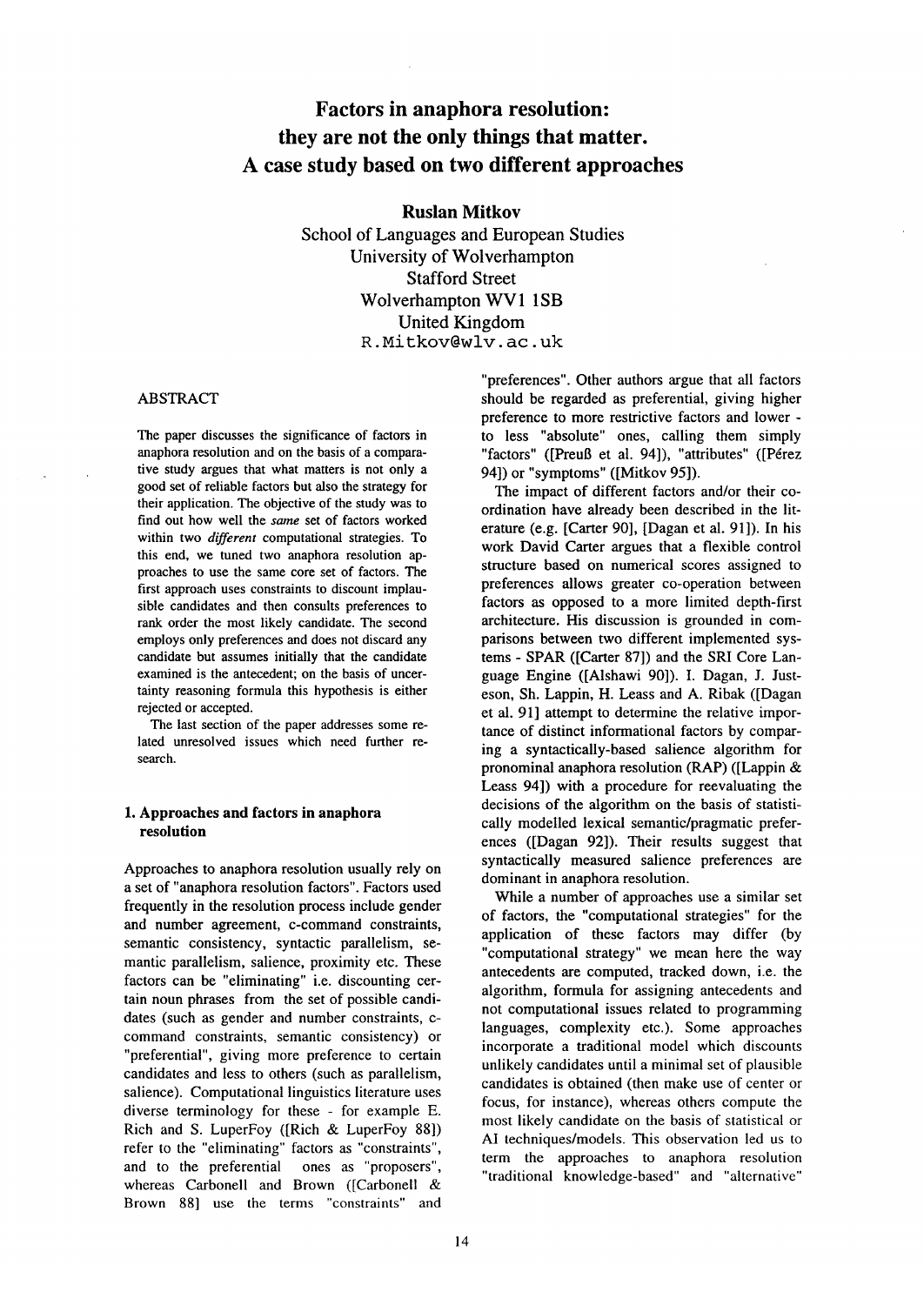( $[Mitkov 96]$ ). In the experiment<sup>1</sup> described below, we have kept the set of factors constant and sought to explore which of two approaches, different in terms of "computational strategy" ([Mitkov 94a], [Mitkov 95]) was the more successful.

In the first of the two approaches, constraints rule out impossible candidates and those left are further evaluated according to various preferences and heuristics but above all the "opinion" of the discourse module which strongly suggests the center of the previous clause as the most likely antecedent. The second approach regards all candidates as equal to start with and seeks to collect evidence about how plausible each candidate is on the basis of the presence/absence of certain symptoms (influence/non-influence of certain factors). All factors (symptoms) are unconditional preferences (i.e. there are no "absolute", "ruling out" factors) and are assigned numerical values. Candidates are proposed or rejected as antecedents by an uncertainty reasoning hypothesis verification formula. From the results obtained, we shall see that some of our conclusions coincide with Carter's. Further, we shall see that to achieve improved performance, a compromise, two-engine approach incorporating both strategies is an even better option.

The results of this study have an implication for building a practical anaphora resolution system: what matters is not only the careful selection of factors, but also the choice of approach (e.g. traditional or statistic, AI etc.) or combination of approaches.

# **2. Comparing two different approaches using the same factors**

Before discussing the results of our comparative study, we shall briefly outline the approaches which served as a basis for the experiment.

# **2.1 The integrated anaphora resolution approach ([Mitkov 94a])**

The Integrated Approach (IA) relies on both constraints and preferences, with constraints discounting implausible candidates, and preferences working towards the selection of the most likely antecedent. The IA is built on modules consisting of different types of rule-based knowledge - syntactic, semantic, domain, discourse and heuristic ([Mitkov 94a]).

The syntactic module, for example, knows that the anaphor and antecedent must agree in number, gender and person. It checks whether the ccommand constraints hold and establishes disjoint reference. In cases of syntactic parallelism, it prefers the noun phrase with the same syntactic role

as the anaphor as the most probable antecedent. It knows when cataphora is possible and can indicate syntactically topicalised noun phrases, which are more likely to be antecedents than non-topicalised ones.

The semantic module checks for semantic consistency between the anaphor and the possible antecedent. It filters out semantically incompatible candidates following verb semantics or animacy of the candidate. In cases of semantic parallelism, it prefers the noun phrase which has the same semantic role as the anaphor as the most likely antecedent.

The syntactic and semantic modules are enhanced by a discourse module which plays a very important role because it keeps a track of the centers of each discourse segment (it is the center which is, in most cases, the most probable candidate for an antecedent). Based on empirical studies from the sublanguage of computer science, we have developed a statistical approach to determine the probability of a noun (verb) phrase to be the center of a sentence. Unlike other approaches known to us, our method is able to propose the center with a high probability in every discourse sentence, including the first. The approach uses an inference engine based on Bayes' formula which draws an inference in the light of some new piece of evidence. This formula calculates the new probability, given the old probability plus some new piece of evidence ([Mitkov 94b]).

The domain knowledge module is a small knowledge base of the concepts of the domain considered, while the heuristic knowledge module is a set of useful rules (e.g. the antecedent is likely to be located in the current sentence or in the previous one) which can forestall certain impractical search procedures.

The referential expression filter plays an important role in filtering out expressions where 'it' is not anaphoric (e.g. "it is important", "it is necessary", "it should be pointed out" etc.).

The IA operates as follows. Syntax and semantic constraints (agreement, configurational, semantic consistency) reduce the set of all candidates to the set of possible ones. If the latter consists of more than one noun phrase, then preferences are activated. Highest preference (score) is given to noun phrases which are the center of the previous clause, but syntactic parallelism, semantic parallelism and referential distance also contribute (though less significantly) to the overall score.

# 2.2 The uncertainty **reasoning approach ([Mitkov 95]).**

The Uncertainty Reasoning Approach (URA) uses AI uncertainty reasoning techniques. Uncertainty reasoning was selected as an alternative because:

<sup>&</sup>lt;sup>1</sup>The idea for this study was suggested by Allan Ramsey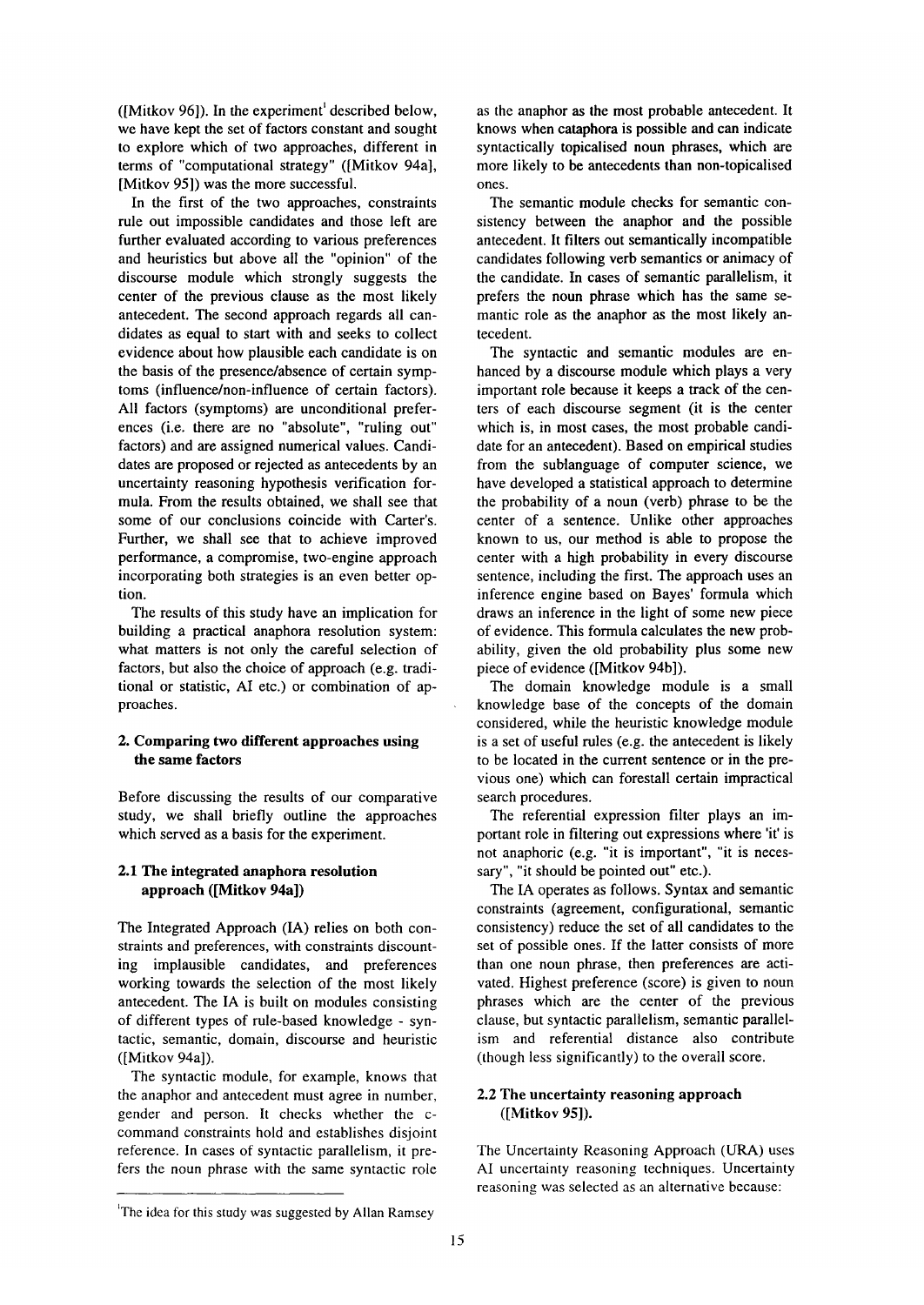- In Natural Language Understanding, the program is likely to estimate the antecedent of an anaphor on the basis of *incomplete information:* even if information about constraints and preferences is available, one can to assume that a Natural Language Understanding program is not able to understand the input completely ;
- The necessary initial constraint and preference scores are determined by humans; therefore the scores are originally subjective and should be regarded as *uncertain facts.*

The uncertainty reasoning approach makes use of "standard" anaphor resolution "symptoms" such as agreement, c-command constraints, parallelism, topicalisation, verb-case roles, but also of further symptoms based on empirical evidence, such as subject preference, domain concept preference, object preference, section head preference, reiteration preference, definiteness preference, main clause preference etc. Note that this strategy does not regard factors as absolute constraints; all symptoms are in practice preferences with numerical values assigned.

More specifically, the presence/absence of a certain symptom corresponds to an appropriate score - certainty factor (CF) which is attached to it. For instance, the presence of a certain symptom s assigns  $CF_{s_{pr}} (0 < CF_{s_{pr}} < 1)$ , whereas the absence corresponds to  $CF_{s_{ab}}$  (-1<CF<sub>s<sub>ab</sub>  $\leq$ 0). For easier</sub> reference and brevity, we associate with the symptom s only the certainty factor  $CF_S$  which we regard as a two-value function  $(CF<sub>S</sub> \in {CF<sub>S<sub>nr</sub></sub>},$  $CF_{S_{ab}}\}.$ 

The antecedent searching procedure employs an uncertainty reasoning strategy: the search for an antecedent is regarded as an affirmation (or rejection) of the hypothesis that a certain noun phrase is the correct antecedent. The certainty factor (CF) serves as a quantitative approximation of the hypothesis. The presence/absence of each symptom s causes recalculation (increase or decrease) of the global hypothesis certainty factor CF<sub>hyp</sub> until:  $CF<sub>hyp</sub> > CF<sub>threshold</sub>$  for affirmation or  $CF<sub>hyp</sub>$  < CFmin for rejection of the hypothesis. Hypothesis verification operates from right to left: first the closest to the anaphor noun phrase is tried. If this noun phrase does not survive the hypothesis of being the antecedent, the next rightmost is tried and so on.

We use a hypothesis verification formula for recalculation of the hypothesis on the basis of presence (in our case also of absence) of certain symptoms. Our formula is a modified version of van Melle's formula in ([Buchanan & Shortliffe 841).

$$
CF_{hyp} (s, CF_{old}) =
$$
\n
$$
CF_{s} + CF_{old} - CF_{s} * CF_{old} \Leftrightarrow CF_{s} > 0, CF_{old} > 0 \text{ or } (CF_{s} + CF_{old})/[1-min ((CF_{s}], |CF_{old}|)] \Leftrightarrow CF_{s} > 0,
$$
\n
$$
CF_{old} < 0 \text{ or } CF_{s} > 0, CF_{old} < 0 \text{ or } -CF_{hyp} (s, CF_{old}) \Leftrightarrow CF_{s} < 0, CF_{old} < 0
$$

where  $CF_{\text{hvp}}$  (s,  $CF_{\text{old}}$ ) is the hypothesis certainty factor, contributed by the presence/absence of symptom s and the current (old) hypothesis certainty factor  $CF<sub>old</sub>$ . As an illustration, suppose a certain NP has reached a CF=0.5 after testing the presence of some symptoms (e.g. syntactic agreement) and that the symptom s with CF=0.45 holds. Then  $CF_{\text{hvo}}$  (s,  $CF_{\text{old}}$ ) = 0.5+0.45-0.5\*0.45=0.725

### **2.3. The same set of factors but different computational strategies**

The objective of the study was to compare the IA and the URA with both using the same repertoire of factors to see what was the impact of the different computational strategies.

# 2.3.1 *Factors used*

We used the same set of factors in both approaches - the factors selected were deemed to be a "core set" from the point of view of both approaches. The factors used in our experiment were:

- Gender agreement
- Number agreement

Anaphors and their antecedents must agree in number and gender.

Syntactic parallelism Preference is given to antecedents with the same syntactic function as the anaphor.

The programmer<sub>i</sub> combined successfully Prolog. with C, but he ind combined it with Pascal last time. The programmer, combined successfully Prolog with  $C_i$ , but he i had combined Pascal with it last time.

Topicalisation

Topicalised structures are given preferential treatment as possible antecedents.

It was Ruslan<sub>i</sub> who convinced me to go to Madrid. Why did he, do it?

Semantic consistency

If satisfied by the anaphor, semantic consistency constraints must be satisfied also by its antecedent.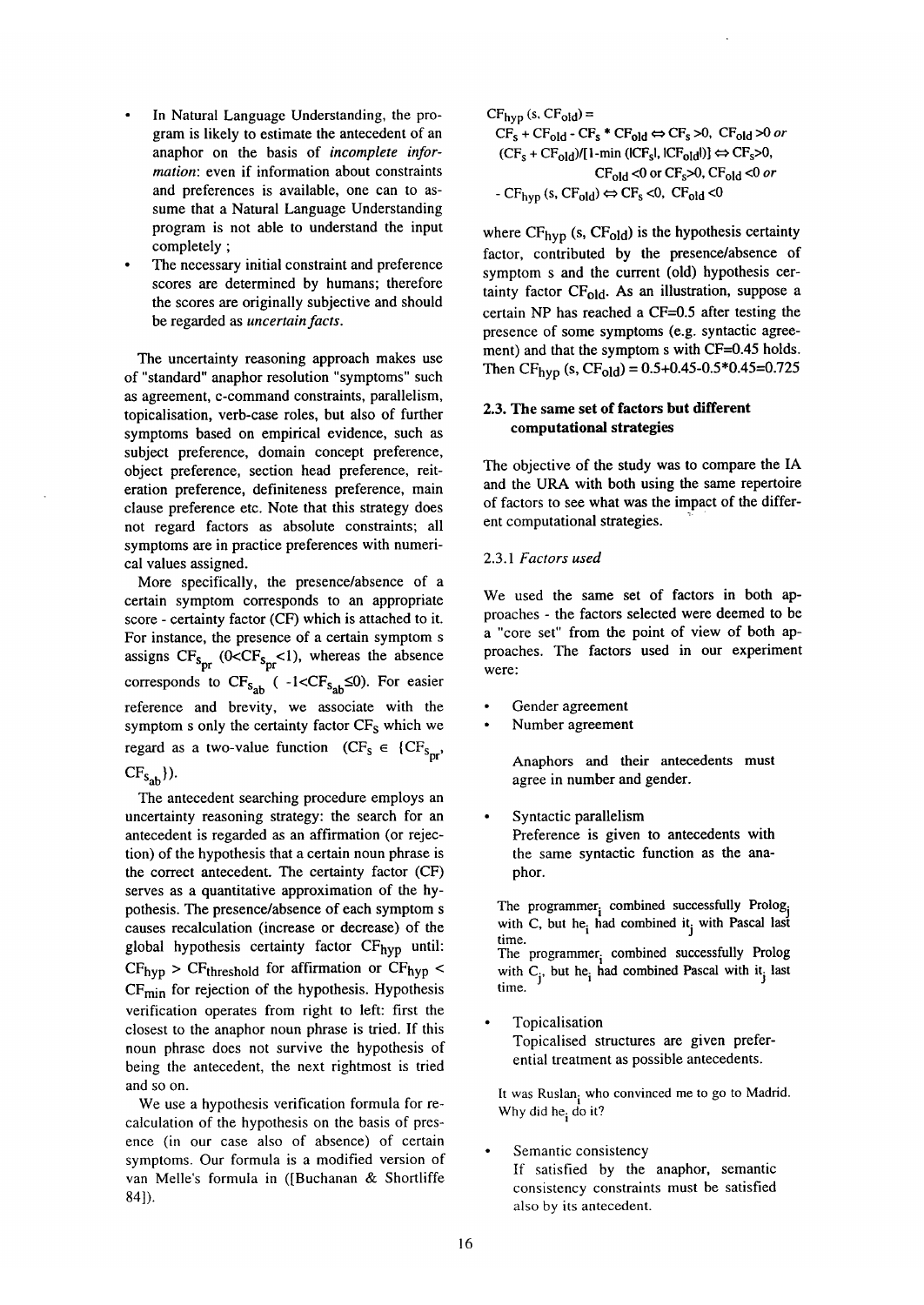Vincent removed the diskette from the computer. and then disconnected it. Vincent removed the diskette<sub>i</sub> from the computer and then copied it.

Semantic parallelism Those antecedents are favoured which have the same semantic role as the anaphor.

Vincent gave the diskette to  $Sody_i$ . Kim also gave him, a letter.

Vincent, gave the diskette to Sody. He, also gave Kim a letter.

- Subjects From the list of potential candidates the subject of the previous sentence (clause) is the preferred antecedent; the second preferred antecedent is the direct object.
- Domain concepts The NP representing a domain concept is preferred to NPs which are not domain concepts.

The last two preferences can be illustrated by the example:

When the Prolog system; finds a solution to a query, it i will print the values given to variables used in the query.

- Object preference indicated by verbs If the verb is a member of the Verb\_set  $=$ {discuss, present, illustrate, summarise, examine, describe, define, show, check, develop, review, report, outline, consider, investigate, explore, assess, analyse, synthesise, study, survey, deal, cover}, then consider the object as the preferred antecedent.
- Object preference indicated by nouns If the subject is "chapter", "section", "table", "document", "paper" etc. or a personal pronoun 'T', "we", "you", then consider the object as the preferred antecedent.

This table shows a minimal configuration $i_i$  it does not leave much room for additional applications or other software for which you may require additional swap space.

- Repetition Repeated NPs are considered to be the preferred candidate for antecedent.
- Heading

If an NP occurs in the head of the section, part of which is the current sentence, then consider it as the candidate likeliest to be the antecedent.

#### System programs

System programs; such as the supervisor and the language translator should not have to be translated every time they; are used, otherwise this would result in a serious increase in the time spent in processing a user's program. System programs; are usually written in the assembly version of the machine language and are translated once into the machine code itself. From then on they, can be loaded into memory in machine code without the need for any intermediate translation phase.

Distance Candidates from the previous clause or sentence are preferred.

The objective of our study was to use the *same* set of factors. As listed above, number and gender agreement, as well as semantic consistency, were used as constraints by the IA whereas the remaining were used as preferences; the URA used all factors as preferences. Note also that the factors "subject", "repetition", "head", "verb", "object" and "distance" were used as "anaphora resolution symptoms" (preferences) in the URA, whereas they played the role of center tracking preferences in the IA. In both approaches these factors were duly "consulted" and taken into consideration.

### 2.3.2 *Evaluation*

The evaluation was conducted on the basis of a manually annotated test corpus from the sublanguage of Computer Science. We selected 133 paragraphs containing the anaphor "it" (altogether 512 occurrences of "it") and tested both approaches tuned to activate only the core set of factors described.

Our preliminary results showed a success rate of 83% for the IR as opposed to 82% for the URA with CF<sub>threshold</sub> 0.7. Out of the  $17\%$  uncorrectly solved anaphors by the IR, 5% were solved correctly by the URA. Out of the 18% uncorrectly solved anaphors by the URA, 4% were solved correctly by the IR. With a higher threshold of 0.8, however, the URA went down to a level of accuracy of 71%. The lower success rates (as compared to [Mitkov 95]) are due to the fact that both approaches are restricted to the "core set of factors" and thus cannot draw on others which they would normally have at their disposal (e.g. ccommand constraints were not included in the experimental core set). In particular, when the number of symptoms is reduced, the URA cannot benefit from all its sources of evidence and thus high thresholds cannot realistically be reached.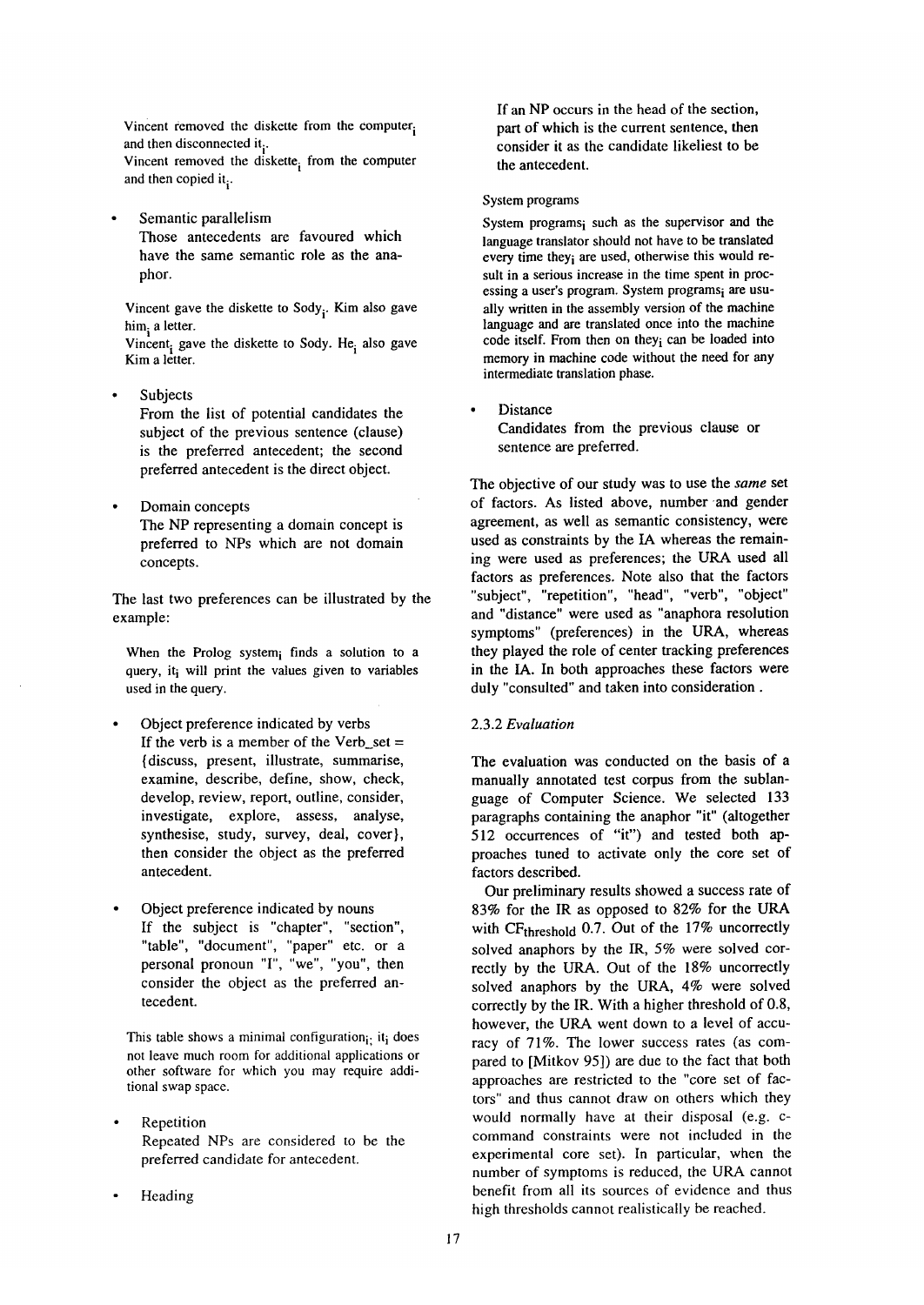#### 2.3.3 *Discussion of the results*

In terms of performance it looks like the IA has a slight edge over the URA. However, such a suggestion may be misleading because it turned out that the URA was in general "safer". Our study prompts the following conclusions.

(i) In most cases both approaches were correct

This applies to the majority of cases. One example is:

Installing the battery in your Portable StyleWriter

In most cases a Print dialogue box appears, with options for printing your document. The dialogue box<sub>i</sub> may not look exactly like the window shown here, but it<sub>i</sub> will have the options shown in this one.

The IR conciudes that "dialogue box" is the antecedent mainly on the basis of assigning "dialogue box" as center of the preceding clause. It is evident that syntactic or semantic constraints cannot be very helpful here. The URA reaches confidence factor 0.9227 which is sufficient for accepting the hypothesis.

(ii) When information is insufficient, the URA is less "decisive"

As an illustration, consider the test text:

Why C++ is better than C?

Because  $C_{++}$  is based on C, it i retains much of that language, including a rich operator set, nearly orthogonal design, terseness and extendibility.

The URA reaches confidence factor 0.893367. It cannot arrive at a confidence factor above 0.9 because the number of indicative symptoms is insufficient. In this case, the URA works towards the hypothesis on the basis of the following symptoms only: number, gender, semantic consistency, syntactic parallelism, subjecthood.

Our evaluation also showed that

- (iii) The IA is more decisive but could be "iffy"
- (iv) When information is ample, the URA is more "confident"
- (v) The URA is better in cases of gender and number discrepancy between anaphor and antecedent

Because the IA followed the traditional rule that anaphor and antecedent must agree in gender and number, its initial version did not capture a number of exceptions (e.g. in the case of collective

nouns) where the anaphor may be plural and the antecedent singular or vice versa.

Computer memory, also known as primary storage, is closely associated with the central processing unit; but not actually part of it<sub>i</sub>. Memory holds the data<sub>k</sub> after it<sub>k</sub> is input to the system but before it<sub>k</sub> is processed.

One way of coping with such "irregularities" is to draw up a comprehensive list of all such discrepancies. However, it would be more natural to use a preferences-only approach which assigns preferences and in which ruling out on the basis of nonagreement can be overturned by the joint influence of other preferences.

(vi) The IA is better in cases where "it" occurs frequently and refers to different antecedents

The Central Processing Unit and Memory: Data Manipulation

Computer memory, also known as primary storage, is closely associated with the central processing unit<sub>i</sub> but not actually part of it<sub>i</sub>. Memory<sub>k</sub> holds the data<sub>j</sub> after it<sub>j</sub> is input to the system but before it<sub>i</sub> is processed. It<sub>k</sub> also holds the data after it<sub>j</sub> has been processed but before it<sub>j</sub> has been released to the output device.

(vii)Both approaches lose on performance because of the lack of corpus-based collocation information

Neither approach relies on collocation patterns which is seen as a disadvantage in cases where syntactical and semantic constraints/preferences are not able to discriminate between more than one candidate.

These results inspired us to venture towards a two-engine strategy which would combine the benefits of the "speed" of the IR and the "safety" of the URA.

### **2.4 The two-engine strategy**

Two engines are better than one: a combined strategy which incorporates the advantages of each of these approaches, generates more power and confidence in the search for the antecedent.

The two-engine strategy evaluates each candidate for anaphor from the point of view of both the IA and the URA. If opinions coincide, the evaluating process is stopped earlier than would be the case if only one engine were acting. This also makes the searching process shorter: our tests show that the integrated approach engine needs about 90% of the search it would make when operating on its own; similarly, the uncertainty reasoning engine does only 67% of the search it would do when operating as a separate system. In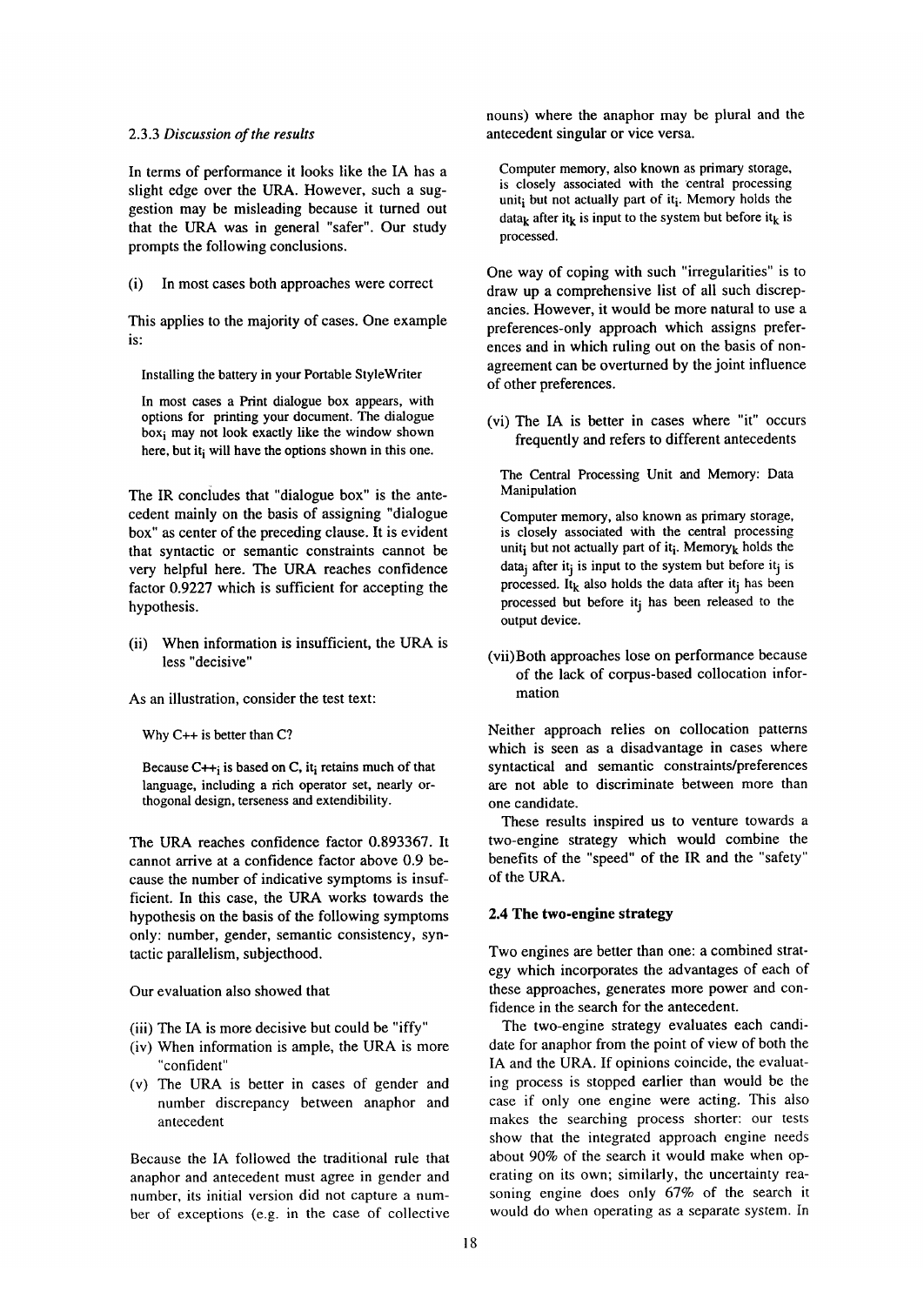addition, the results from using both approaches are more accurate (see the figure below).

This combined strategy enables the system to consider all the symptoms in a consistent way; it does not regard any symptom as absolute or unconditional. This "attitude" is particularly appropriate for symptoms like 'gender' or 'number' (which could be regarded as absolute in some languages but 'conditional' in other)<sup>2</sup>.

Additional reasons for selecting a two-engine approach are the following:

- two independent judgements, if confirmed, lend more credibility to the selected antecedent
- using two approaches means complementarity: e.g. the "conditionality" of gender is better captured by uncertainty reasoning; in addition, in sentences with more than one pronoun, center tracking alone (and therefore the integrated approach) is not very helpful for determining the corresponding antecedents
- though the URA may be considered more stable in such situations, it is comparatively slow: if intermediate results obtained by both engines are reported to be close, it could adopt a lower hypothesis threshold (thus speeding up the decision process)

We have implemented the two-engine model as a program and the following table shows its success rate. Five documents served as inputs, each text taken from a computer science book. The documents ranged from 3000 to 5000 words and were estimated to contain a comparatively high number of pronouns (it was not always easy to find texts abundant in pronominal anaphors). These documents were different from the corpus initially used for the development of various 'resolution rules' and were hand-annotated (syntactic and semantic roles). Other versions of these documents, which contained anaphoric references marked by a human expert, were used as an evaluation corpus.

We tested on these inputs (i) the integrated approach, (ii) the uncertainty reasoning approach and (iii) the two-engine approach. Note that the two-engine version did not work on a "core set" of factors only, but benefited from the full range of "constraints" and "preferences" used by the IA and the complete list of "symptoms" utilised by the URA. The results show an improvement when the IA and the URA were combined into a two-engine strategy:

|            | Integrated<br>approach | Uncertainty<br>reasoning | Two-engine<br>strategy |
|------------|------------------------|--------------------------|------------------------|
| Document 1 | 89,1                   | 87,3                     | 91,7                   |
| Document 2 | 90,6                   | 91,6                     | 93,1                   |
| Document 3 | 91.7                   | .90,4                    | 93,8                   |
| Document 4 | 85,9                   | 83,3                     | 88,4                   |
| Document 5 | 88.6                   | 89,2                     | 93,7                   |

# **3. Factors in anaphora resolution: further issues that need attention**

In this section we address four questions that remain unresolved or debatable: (i) how dependent are factors? (ii) are preferences better than constraints? (iii) do factors hold good for all genres? and (iv) which is the best order to apply the factors?

### **3.1 Dependence and mutual dependence of factors**

While it is vital to arrive at a comprehensive list of contributory factors (or a core set of maximally contributory factors), it is worthwhile to consider not only the impact of each factor on the resolution process but also the impact of factors on other factors. A key issue which needs further attention is the "(mutual) dependence" of factors.

In order to clarify the notion of (mutual) dependence, it would be helpful to view the "factors" as "symptoms", "indicators" i.e. as "present" or "absent" in a certain discourse situation. For instance, if "gender agreement" holds between a candidate for an anaphor and the anaphor itself, we say that the symptom or indicator "gender agreement" is present. Similarly, if the candidate is in a subject position, we say that the symptom "subjecthood" is present.

We define dependence/mutual dependence of factors in the following way. Given the factors x and y, we say that factor y is dependent on factor x to the extent that the presence of x implies y. Two factors will be termed mutually dependent if each depends on the other.

The phenomenon of (mutual) dependence has not yet been fully investigated, but we feel that it can play an important role in the process of anaphora resolution, especially in algorithms based on the ranking of preferences. Information on the degree of dependence would be especially welcome in a comprehensive probabilistic model and will undoubtedly lead to more precise results.

Our preliminary (and insufficient) observations suggest that there are more preferences which are dependent, than there are constraints. The preferences "object preference indicated by verbs" and "object preference indicated by nouns" (see sec-

 $2$  Often in English singular pronouns (e.g. some singular pronouns denoting a collective notion) may be referred to by plural pronoun and vice-versa; In German, there is no absolute gender agreement: "Mädchen" (girl) is neuter, but one can refer to "Mädchen" by a female pronoun (sic).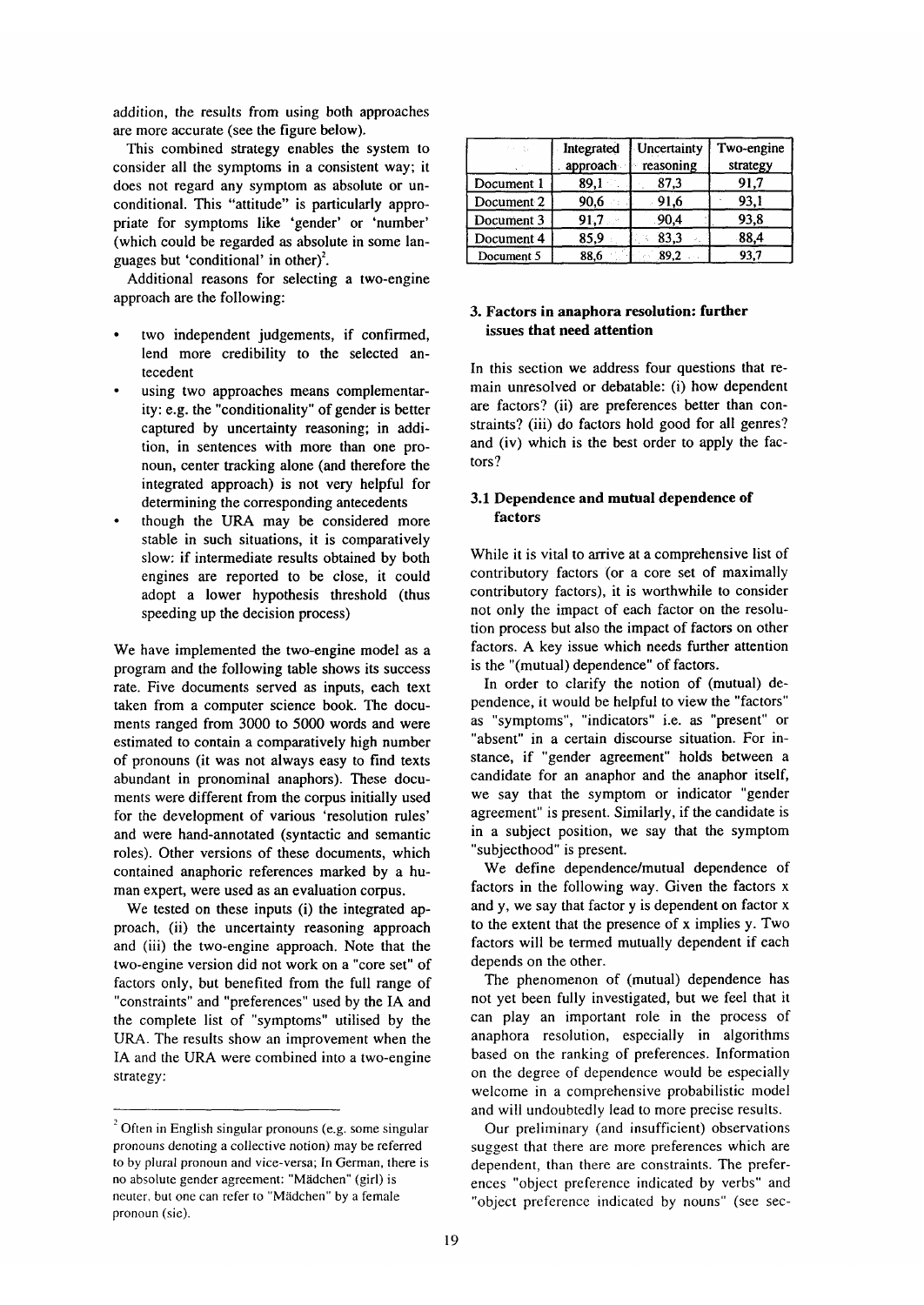tion 2.3.1) are a good example of mutual dependence. Indeed, I had difficulties finding a discourse situation in which those two factors did not occur together. In a simple scoring formula it might be wiser to take only one of them into account; in a more sophisticated probabilistic model what we need is sufficient empirical evidence on the degree of this dependence in order to incorporate it in the model. In addition, the preference "lexical reiteration" is dependent (though to a lower degree) on the preference "section heading" (this dependence does not seem to hold in the reverse direction, so these two factors are not mutually dependent). Finally, it seems that "syntactic parallelism" and "semantic parallelism" are not completely independent.

As far as constraints are concerned, those that we looked at (gender and number agreement, ccommand constraints, semantic consistency), do not appear to be dependent at least for English.

We have attempted to correct the mutual dependence between "object preference indicated by verbs" and "object preference indicated by nouns" by giving the latter symptom a lower numerical value. However, more exact data on the degree of dependence are needed and have to be captured in an appropriate probabilistic model. An investigation into the (mutual) dependence of factors on the basis of large annotated corpora is one of our priority research objectives.

A simple, safe alternative would be to use a core set restricted to "independent factors" but this would mean a compromise on performance since the benefit from some additional (though not independent) factors would be lost.

### **3.2 What is better: preferences or constraints?**

This is a another question which does not have an unambiguous answer. Preferences may be safer in that they, as opposed to constraints, may not rule out a situation not modelled by the resolution engine. On the other hand, as shown in our experiment, constraints could make the procedure faster and more accurate.

#### **3.3. Do the factors hold good for all genres?**

Perhaps we can speak of less "general" factors and more "general" factors. The factors "object preference indicated by verbs", "object preference indicated by nouns" and "section heading" appear to be more "genre specific". Their role, however, should not be underestimated - we have found them very useful in the textbook genre which spans way beyond the sublanguage of Computer Science. In our experiments, we gave the factor "object preference indicated verbs" highly preferential treatment. As an illustration, the RAP algorithm has been reported ([Dagan et al 9l] as having difficulty in identifying the antecedent of "it" in the sentence

The utility (CDVU) shows you a LIST4250, LIST38PP, or LIST3820 file $_{i}$  on your terminal for a format similar to that in which it; will be printed.

where it pointed out "utility" as the most salient candidate for the anaphor "it". Both IA and URA, however, would correctly identify "file" as the antecedent because the "object preference indicated by verbs" (and "object preference indicated by nouns") factors would regard "file" as highly salient and would considerably raise its score.

## **3.4 Order of constraints and priority of preferences**

Does order of constraints matter? Since "absolute" constraints have to be met, not complying with any of them means discounting candidates. Therefore, in our opinion, the order in which the constraints are applied does not matter.

In a system which incorporates both constraints and preferences, it would be natural to start with constraints and then to switch to preferences. We fear, however, that unless we have a comprehensive list of exceptions, simply discounting candidates on the basis of gender and number agreement in English could be risky (we are referring to the number of cases where collective nouns may be referred to by plural pronouns<sup>3</sup> and cases where plural nouns may be referred to by a singular pronoun<sup>4</sup>). Therefore, unless we have such a comprehensive list, our personal inclination would be to rely on a preferences-based architecture.

As far as preferences are concerned, it would be natural to start with the more "contributory" factors in terms of numerical value. In our experiments so far we have tried both descending (starting first the higher value factors) and ascending orders of application. We did not find any essential difference in the final result. However, the searching process in the second option was, as expected, longer.

#### 4. **Conclusion**

The paper demonstrates, on the basis of a comparative study, that an anaphora resolution system needs not only a good set of contributory factors but also a clear strategy for their application. The results of the study have implications for the development of anaphora resolution systems, sug-

<sup>&</sup>lt;sup>3</sup>For instance, nouns such as "government",

<sup>&</sup>quot;parliament", "police" "team" etc. are usually referred to by "they

<sup>&</sup>lt;sup>4</sup>See section 2.3.3, the examples which follow conclusions (v) and (vi)